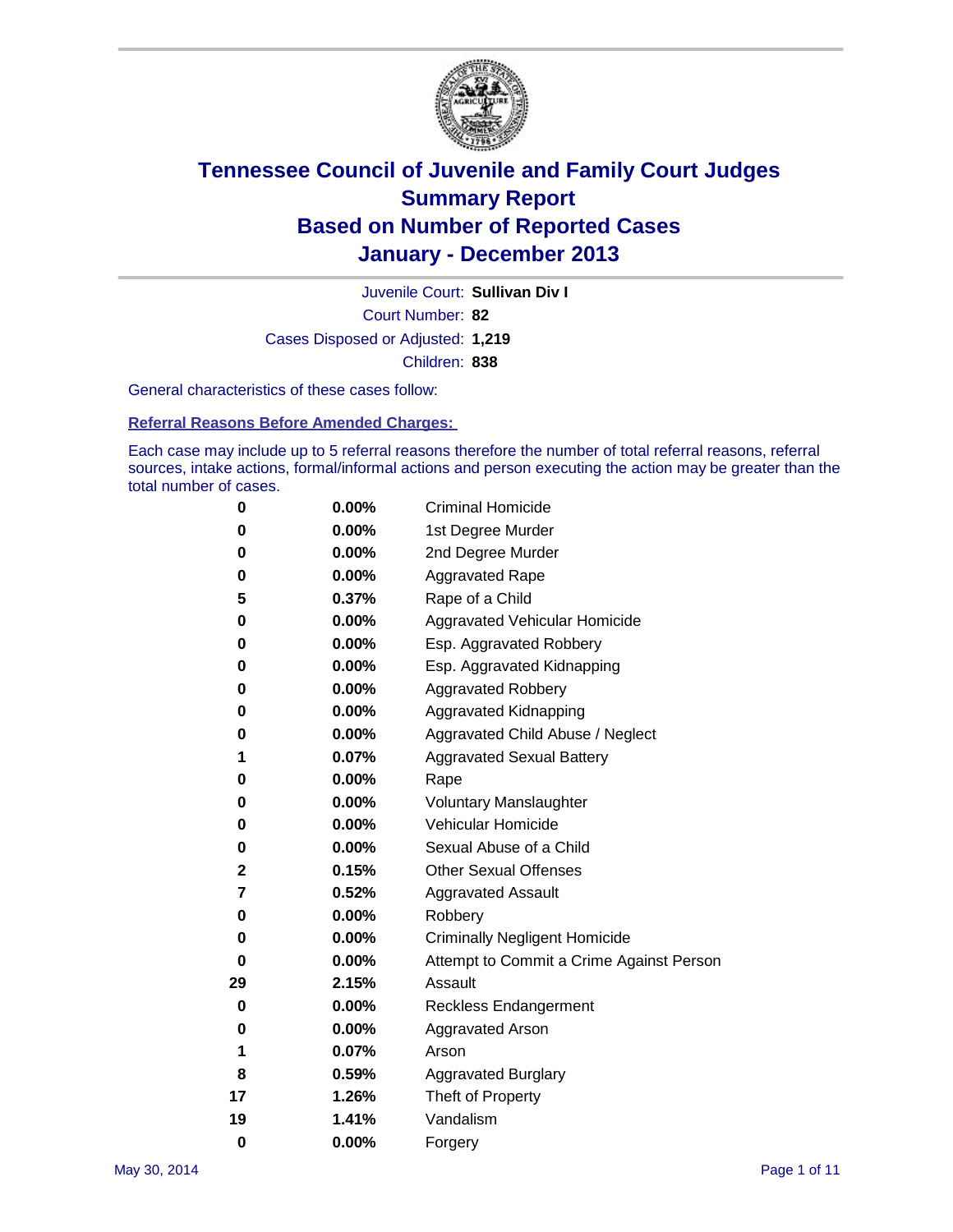

Court Number: **82** Juvenile Court: **Sullivan Div I** Cases Disposed or Adjusted: **1,219** Children: **838**

#### **Referral Reasons Before Amended Charges:**

Each case may include up to 5 referral reasons therefore the number of total referral reasons, referral sources, intake actions, formal/informal actions and person executing the action may be greater than the total number of cases.

| 0  | 0.00% | <b>Worthless Checks</b>                                     |
|----|-------|-------------------------------------------------------------|
| 0  | 0.00% | Illegal Possession / Fraudulent Use of Credit / Debit Cards |
| 4  | 0.30% | <b>Burglary</b>                                             |
| 0  | 0.00% | Unauthorized Use of a Vehicle                               |
| 0  | 0.00% | <b>Cruelty to Animals</b>                                   |
| 0  | 0.00% | Sale of Controlled Substances                               |
| 11 | 0.81% | <b>Other Drug Offenses</b>                                  |
| 7  | 0.52% | Possession of Controlled Substances                         |
| 0  | 0.00% | <b>Criminal Attempt</b>                                     |
| 0  | 0.00% | Carrying Weapons on School Property                         |
| 0  | 0.00% | Unlawful Carrying / Possession of a Weapon                  |
| 1  | 0.07% | <b>Evading Arrest</b>                                       |
| 0  | 0.00% | <b>Escape</b>                                               |
| 1  | 0.07% | Driving Under Influence (DUI)                               |
| 1  | 0.07% | Possession / Consumption of Alcohol                         |
| 0  | 0.00% | Resisting Stop, Frisk, Halt, Arrest or Search               |
| 1  | 0.07% | <b>Aggravated Criminal Trespass</b>                         |
| 0  | 0.00% | Harassment                                                  |
| 0  | 0.00% | Failure to Appear                                           |
| 1  | 0.07% | Filing a False Police Report                                |
| 0  | 0.00% | Criminal Impersonation                                      |
|    | 0.07% | <b>Disorderly Conduct</b>                                   |
| 1  | 0.07% | <b>Criminal Trespass</b>                                    |
| 8  | 0.59% | <b>Public Intoxication</b>                                  |
| 0  | 0.00% | Gambling                                                    |
| 98 | 7.25% | Traffic                                                     |
| 0  | 0.00% | <b>Local Ordinances</b>                                     |
| 1  | 0.07% | Violation of Wildlife Regulations                           |
| 0  | 0.00% | Contempt of Court                                           |
| 0  | 0.00% | Violation of Probation                                      |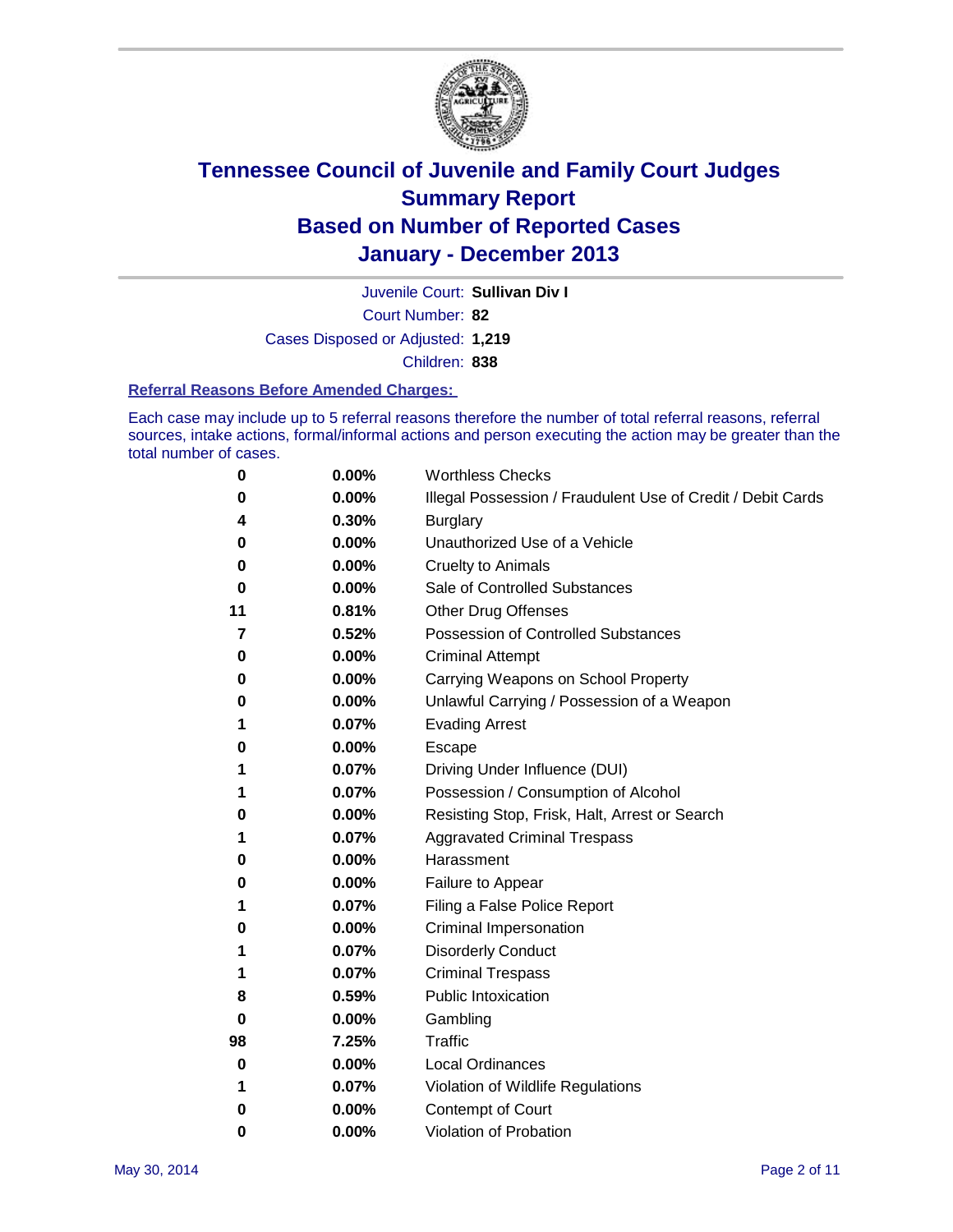

Court Number: **82** Juvenile Court: **Sullivan Div I** Cases Disposed or Adjusted: **1,219** Children: **838**

#### **Referral Reasons Before Amended Charges:**

Each case may include up to 5 referral reasons therefore the number of total referral reasons, referral sources, intake actions, formal/informal actions and person executing the action may be greater than the total number of cases.

| 0        | 0.00%    | <b>Violation of Aftercare</b>          |
|----------|----------|----------------------------------------|
| 24       | 1.78%    | <b>Unruly Behavior</b>                 |
| 55       | 4.07%    | Truancy                                |
| $\bf{0}$ | $0.00\%$ | In-State Runaway                       |
| 0        | $0.00\%$ | Out-of-State Runaway                   |
| 40       | 2.96%    | Possession of Tobacco Products         |
| 0        | 0.00%    | Violation of a Valid Court Order       |
| 0        | $0.00\%$ | Violation of Curfew                    |
| 1        | 0.07%    | <b>Sexually Abused Child</b>           |
| 0        | 0.00%    | <b>Physically Abused Child</b>         |
| 100      | 7.40%    | Dependency / Neglect                   |
| 3        | 0.22%    | <b>Termination of Parental Rights</b>  |
| 0        | 0.00%    | <b>Violation of Pretrial Diversion</b> |
| 0        | 0.00%    | Violation of Informal Adjustment       |
| 609      | 45.08%   | <b>Judicial Review</b>                 |
| 0        | $0.00\%$ | <b>Administrative Review</b>           |
| 0        | 0.00%    | <b>Foster Care Review</b>              |
| 33       | 2.44%    | Custody                                |
| 16       | 1.18%    | Visitation                             |
| 54       | 4.00%    | Paternity / Legitimation               |
| 173      | 12.81%   | <b>Child Support</b>                   |
| 0        | $0.00\%$ | <b>Request for Medical Treatment</b>   |
| 0        | 0.00%    | <b>Consent to Marry</b>                |
| 18       | 1.33%    | Other                                  |
| 1,351    | 100.00%  | <b>Total Referrals</b>                 |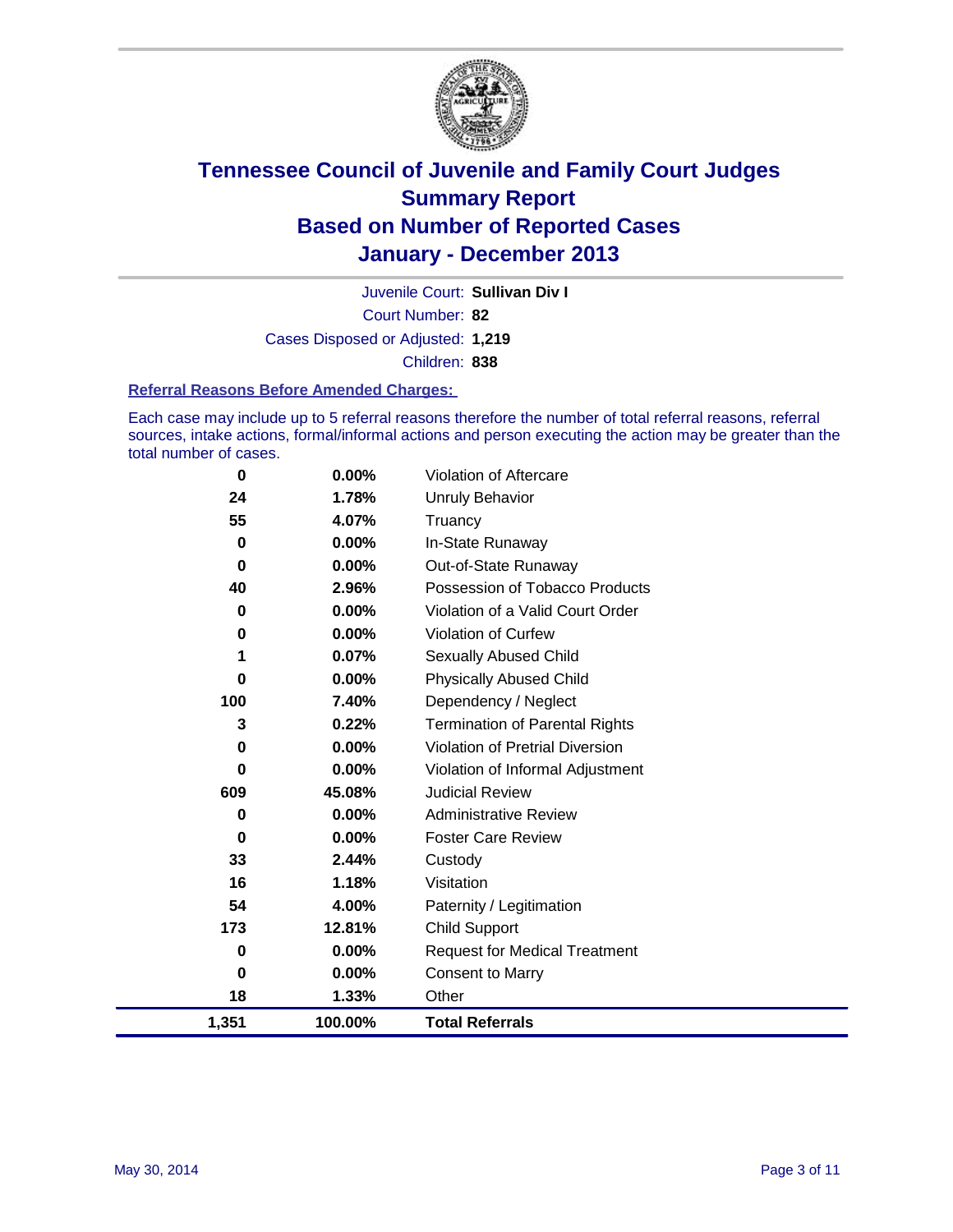

Court Number: **82** Juvenile Court: **Sullivan Div I** Cases Disposed or Adjusted: **1,219** Children: **838**

#### **Referral Sources: 1**

| 0<br>283<br>0<br>3<br>188<br>0<br>212<br>0<br>0<br>0<br>0<br>8 | 0.00%<br>20.95%<br>0.00%<br>0.22%<br>13.92%<br>0.00%<br>15.69%<br>0.00%<br>0.00%<br>0.00%<br>$0.00\%$<br>0.59% | <b>CSA</b><br><b>DCS</b><br><b>Other State Department</b><br><b>District Attorney's Office</b><br><b>Court Staff</b><br>Social Agency<br><b>Other Court</b><br>Victim<br>Child & Parent<br>Hospital<br>Unknown<br>Other |
|----------------------------------------------------------------|----------------------------------------------------------------------------------------------------------------|-------------------------------------------------------------------------------------------------------------------------------------------------------------------------------------------------------------------------|
|                                                                |                                                                                                                |                                                                                                                                                                                                                         |
|                                                                |                                                                                                                |                                                                                                                                                                                                                         |
|                                                                |                                                                                                                |                                                                                                                                                                                                                         |
|                                                                |                                                                                                                |                                                                                                                                                                                                                         |
|                                                                |                                                                                                                |                                                                                                                                                                                                                         |
|                                                                |                                                                                                                |                                                                                                                                                                                                                         |
|                                                                |                                                                                                                |                                                                                                                                                                                                                         |
|                                                                |                                                                                                                |                                                                                                                                                                                                                         |
|                                                                |                                                                                                                |                                                                                                                                                                                                                         |
|                                                                |                                                                                                                |                                                                                                                                                                                                                         |
|                                                                |                                                                                                                |                                                                                                                                                                                                                         |
|                                                                |                                                                                                                |                                                                                                                                                                                                                         |
| 93                                                             | 6.88%                                                                                                          | School                                                                                                                                                                                                                  |
| 0                                                              | 0.00%                                                                                                          | Self                                                                                                                                                                                                                    |
| 109                                                            | 8.07%                                                                                                          | Relatives                                                                                                                                                                                                               |
| 229                                                            | 16.95%                                                                                                         | Parents                                                                                                                                                                                                                 |
| 226                                                            | 16.73%                                                                                                         | Law Enforcement                                                                                                                                                                                                         |
|                                                                |                                                                                                                |                                                                                                                                                                                                                         |

### **Age of Child at Referral: 2**

| 0.00%  | Ages 19 and Over<br><b>Unknown</b> |
|--------|------------------------------------|
|        |                                    |
| 0.36%  |                                    |
| 18.02% | Ages 17 through 18                 |
| 15.39% | Ages 15 through 16                 |
| 8.00%  | Ages 13 through 14                 |
| 6.92%  | Ages 11 through 12                 |
| 51.31% | Ages 10 and Under                  |
|        |                                    |

<sup>1</sup> If different than number of Referral Reasons (1351), verify accuracy of your court's data.

<sup>2</sup> One child could be counted in multiple categories, verify accuracy of your court's data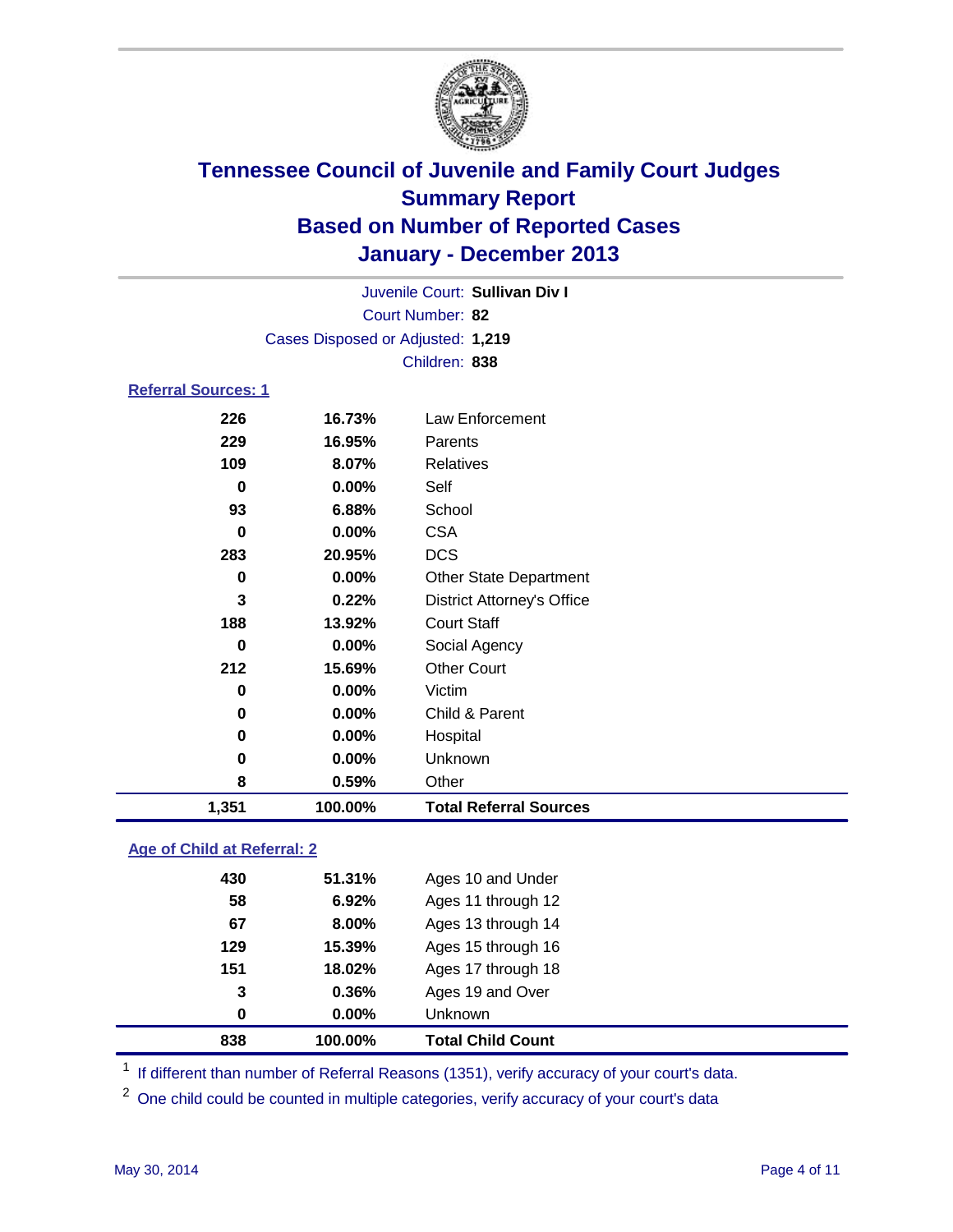

|                                         |                                   | Juvenile Court: Sullivan Div I |
|-----------------------------------------|-----------------------------------|--------------------------------|
|                                         |                                   | Court Number: 82               |
|                                         | Cases Disposed or Adjusted: 1,219 |                                |
|                                         | Children: 838                     |                                |
| Sex of Child: 1                         |                                   |                                |
| 471                                     | 56.21%                            | Male                           |
| 367                                     | 43.79%                            | Female                         |
| $\mathbf 0$                             | 0.00%                             | Unknown                        |
| 838                                     | 100.00%                           | <b>Total Child Count</b>       |
| Race of Child: 1                        |                                   |                                |
| 833                                     | 99.40%                            | White                          |
| $\overline{\mathbf{2}}$                 | 0.24%                             | African American               |
| $\bf{0}$                                | 0.00%                             | Native American                |
| 0                                       | 0.00%                             | Asian                          |
| 3                                       | 0.36%                             | Mixed                          |
| 0                                       | 0.00%                             | Unknown                        |
| 838                                     | 100.00%                           | <b>Total Child Count</b>       |
| <b>Hispanic Origin: 1</b>               |                                   |                                |
| 1                                       | 0.12%                             | Yes                            |
| 837                                     | 99.88%                            | <b>No</b>                      |
| $\bf{0}$                                | 0.00%                             | Unknown                        |
| 838                                     | 100.00%                           | <b>Total Child Count</b>       |
| <b>School Enrollment of Children: 1</b> |                                   |                                |
| 581                                     | 69.33%                            | Yes                            |
| $\bf{0}$                                | 0.00%                             | <b>No</b>                      |
| 257                                     | 30.67%                            | Unknown                        |
| 838                                     | 100.00%                           | <b>Total Child Count</b>       |

One child could be counted in multiple categories, verify accuracy of your court's data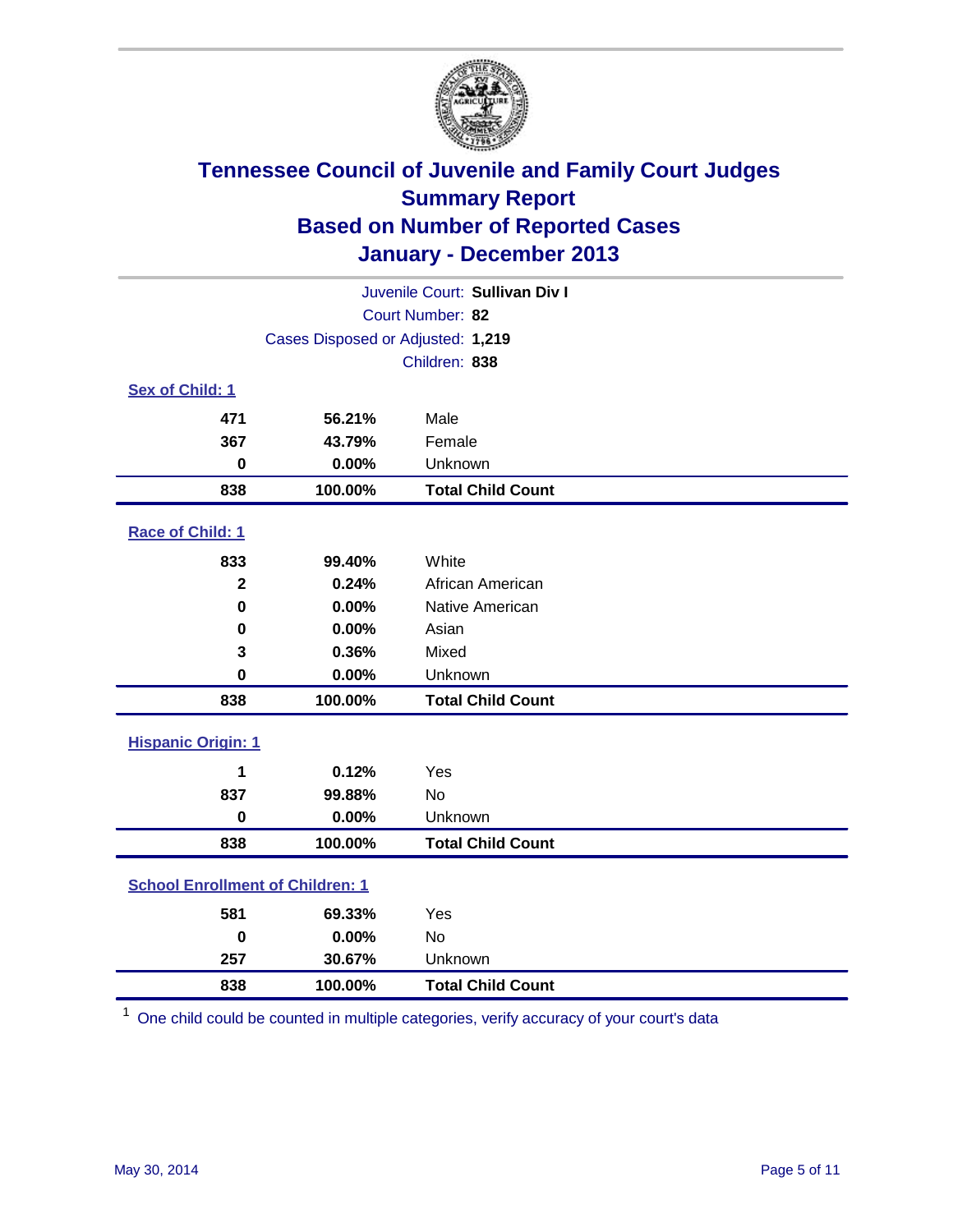

Court Number: **82** Juvenile Court: **Sullivan Div I** Cases Disposed or Adjusted: **1,219** Children: **838**

### **Living Arrangement of Child at Time of Referral: 1**

| 838 | 100.00%  | <b>Total Child Count</b>     |
|-----|----------|------------------------------|
| 5   | 0.60%    | Other                        |
| 0   | 0.00%    | Unknown                      |
| 0   | $0.00\%$ | Independent                  |
| 0   | $0.00\%$ | In an Institution            |
| 0   | $0.00\%$ | In a Residential Center      |
| 1   | 0.12%    | In a Group Home              |
| 6   | 0.72%    | With Foster Family           |
| 10  | 1.19%    | <b>With Adoptive Parents</b> |
| 116 | 13.84%   | <b>With Relatives</b>        |
| 66  | 7.88%    | With Father                  |
| 472 | 56.32%   | With Mother                  |
| 4   | 0.48%    | With Mother and Stepfather   |
| 0   | $0.00\%$ | With Father and Stepmother   |
| 158 | 18.85%   | With Both Biological Parents |
|     |          |                              |

### **Type of Detention: 2**

| 1.219 | 100.00%  | <b>Total Detention Count</b> |  |
|-------|----------|------------------------------|--|
| 0     | 0.00%    | Other                        |  |
| 6     | 0.49%    | Does Not Apply               |  |
| 0     | 0.00%    | <b>Unknown</b>               |  |
| 0     | $0.00\%$ | <b>Psychiatric Hospital</b>  |  |
| 0     | 0.00%    | Jail - No Separation         |  |
| 0     | $0.00\%$ | Jail - Partial Separation    |  |
| 0     | 0.00%    | Jail - Complete Separation   |  |
| 12    | 0.98%    | Juvenile Detention Facility  |  |
| 1,201 | 98.52%   | Non-Secure Placement         |  |
|       |          |                              |  |

<sup>1</sup> One child could be counted in multiple categories, verify accuracy of your court's data

<sup>2</sup> If different than number of Cases (1219) verify accuracy of your court's data.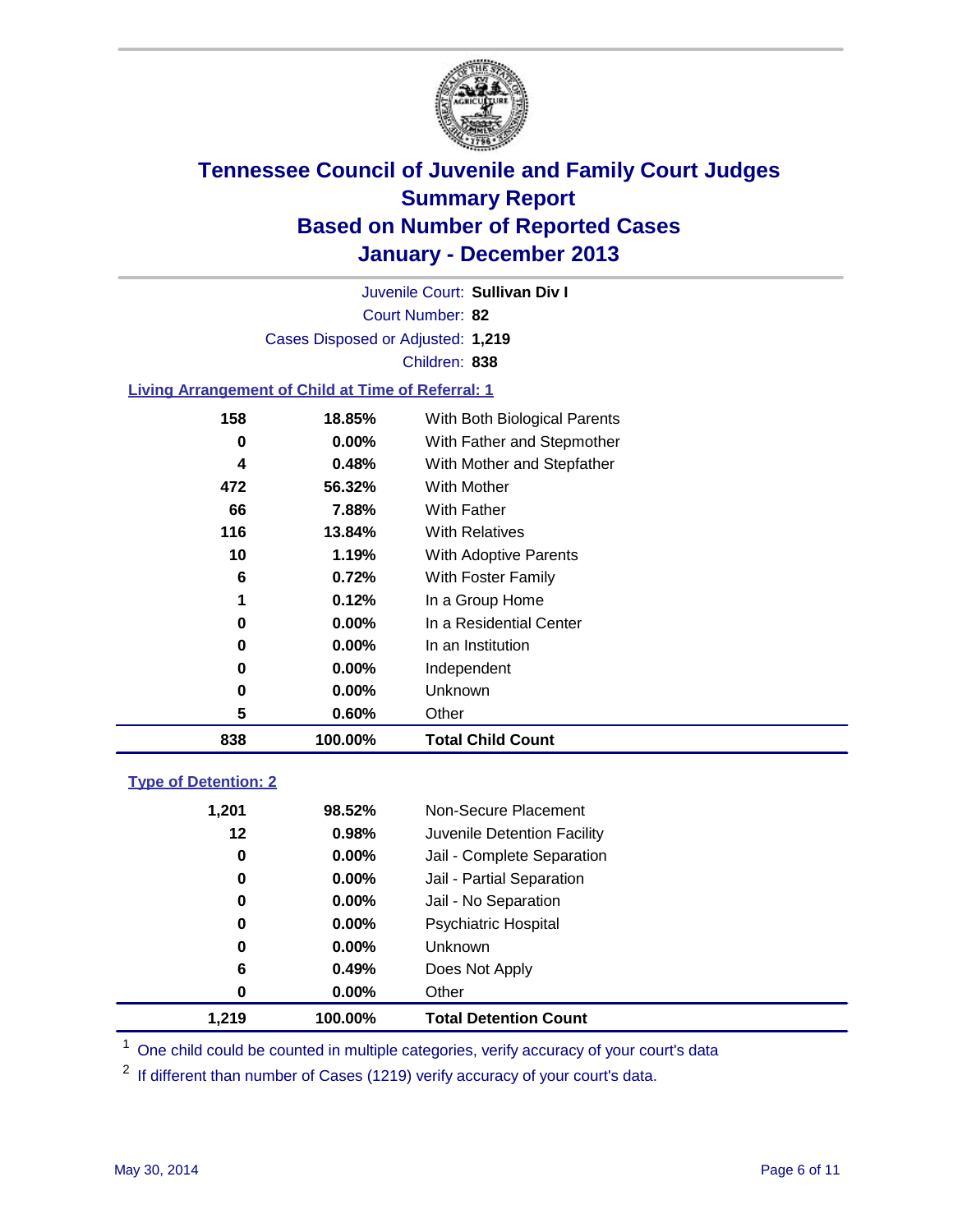

|                                                    |                                   | Juvenile Court: Sullivan Div I       |
|----------------------------------------------------|-----------------------------------|--------------------------------------|
|                                                    |                                   | Court Number: 82                     |
|                                                    | Cases Disposed or Adjusted: 1,219 |                                      |
|                                                    |                                   | Children: 838                        |
| <b>Placement After Secure Detention Hearing: 1</b> |                                   |                                      |
| 1,198                                              | 98.28%                            | Returned to Prior Living Arrangement |
| 12                                                 | 0.98%                             | Juvenile Detention Facility          |
| 0                                                  | 0.00%                             | Jail                                 |
| 0                                                  | 0.00%                             | Shelter / Group Home                 |
| 3                                                  | 0.25%                             | <b>Foster Family Home</b>            |
| 0                                                  | 0.00%                             | <b>Psychiatric Hospital</b>          |
| 0                                                  | 0.00%                             | Unknown                              |
| 6                                                  | 0.49%                             | Does Not Apply                       |
| 0                                                  | 0.00%                             | Other                                |
| 1,219                                              | 100.00%                           | <b>Total Placement Count</b>         |
|                                                    |                                   |                                      |
| <b>Intake Actions: 2</b>                           |                                   |                                      |
| 557                                                | 41.23%                            | <b>Petition Filed</b>                |
| 9                                                  | 0.67%                             | <b>Motion Filed</b>                  |
| 132                                                | 9.77%                             | <b>Citation Processed</b>            |
| $\bf{0}$                                           | 0.00%                             | Notification of Paternity Processed  |
| 603                                                | 44.63%                            | Scheduling of Judicial Review        |
| 50                                                 | 3.70%                             | Scheduling of Administrative Review  |
| 0                                                  | 0.00%                             | Scheduling of Foster Care Review     |
| 0                                                  | 0.00%                             | Unknown                              |
| 0                                                  | 0.00%                             | Does Not Apply                       |
| 0                                                  | 0.00%                             | Other                                |
| 1,351                                              | 100.00%                           | <b>Total Intake Count</b>            |

<sup>1</sup> If different than number of Cases (1219) verify accuracy of your court's data.

 $2$  If different than number of Referral Reasons (1351), verify accuracy of your court's data.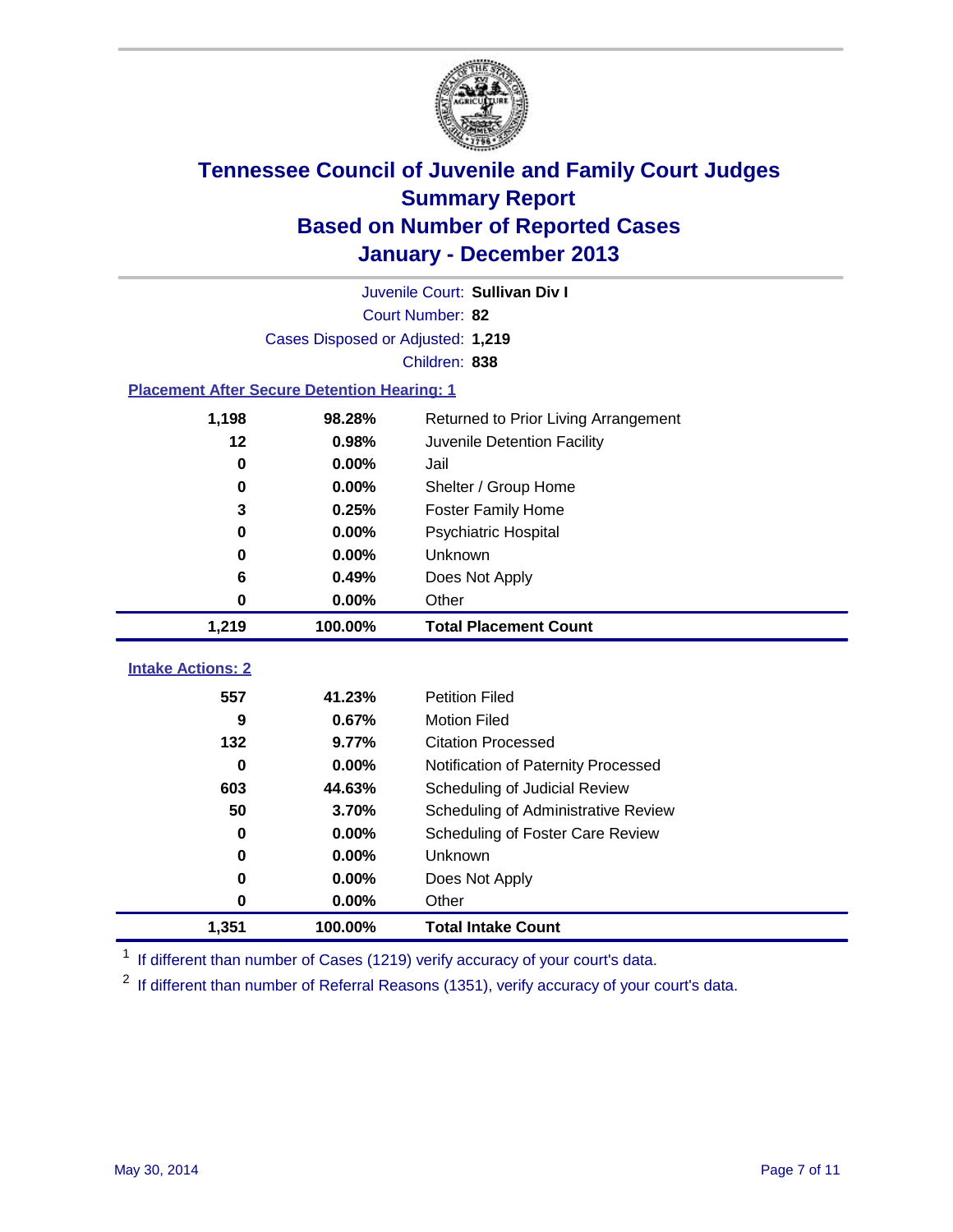

Court Number: **82** Juvenile Court: **Sullivan Div I** Cases Disposed or Adjusted: **1,219** Children: **838**

### **Last Grade Completed by Child: 1**

| 230      | 27.45%  | Too Young for School     |
|----------|---------|--------------------------|
| $\bf{0}$ | 0.00%   | Preschool                |
| 38       | 4.53%   | Kindergarten             |
| 39       | 4.65%   | 1st Grade                |
| 41       | 4.89%   | 2nd Grade                |
| 40       | 4.77%   | 3rd Grade                |
| 23       | 2.74%   | 4th Grade                |
| 25       | 2.98%   | 5th Grade                |
| 17       | 2.03%   | 6th Grade                |
| 36       | 4.30%   | 7th Grade                |
| 49       | 5.85%   | 8th Grade                |
| 64       | 7.64%   | 9th Grade                |
| 87       | 10.38%  | 10th Grade               |
| 97       | 11.58%  | 11th Grade               |
| 21       | 2.51%   | 12th Grade               |
| $\bf{0}$ | 0.00%   | Non-Graded Special Ed    |
| 0        | 0.00%   | <b>GED</b>               |
| $\bf{0}$ | 0.00%   | Graduated                |
| 14       | 1.67%   | Never Attended School    |
| 16       | 1.91%   | Unknown                  |
| 1        | 0.12%   | Other                    |
| 838      | 100.00% | <b>Total Child Count</b> |

| <b>Enrolled in Special Education: 1</b> |  |
|-----------------------------------------|--|
|-----------------------------------------|--|

| 838 | 100.00%  | <b>Total Child Count</b> |  |
|-----|----------|--------------------------|--|
| 0   | $0.00\%$ | <b>Unknown</b>           |  |
| 830 | 99.05%   | No                       |  |
| 8   | $0.95\%$ | Yes                      |  |
|     |          |                          |  |

One child could be counted in multiple categories, verify accuracy of your court's data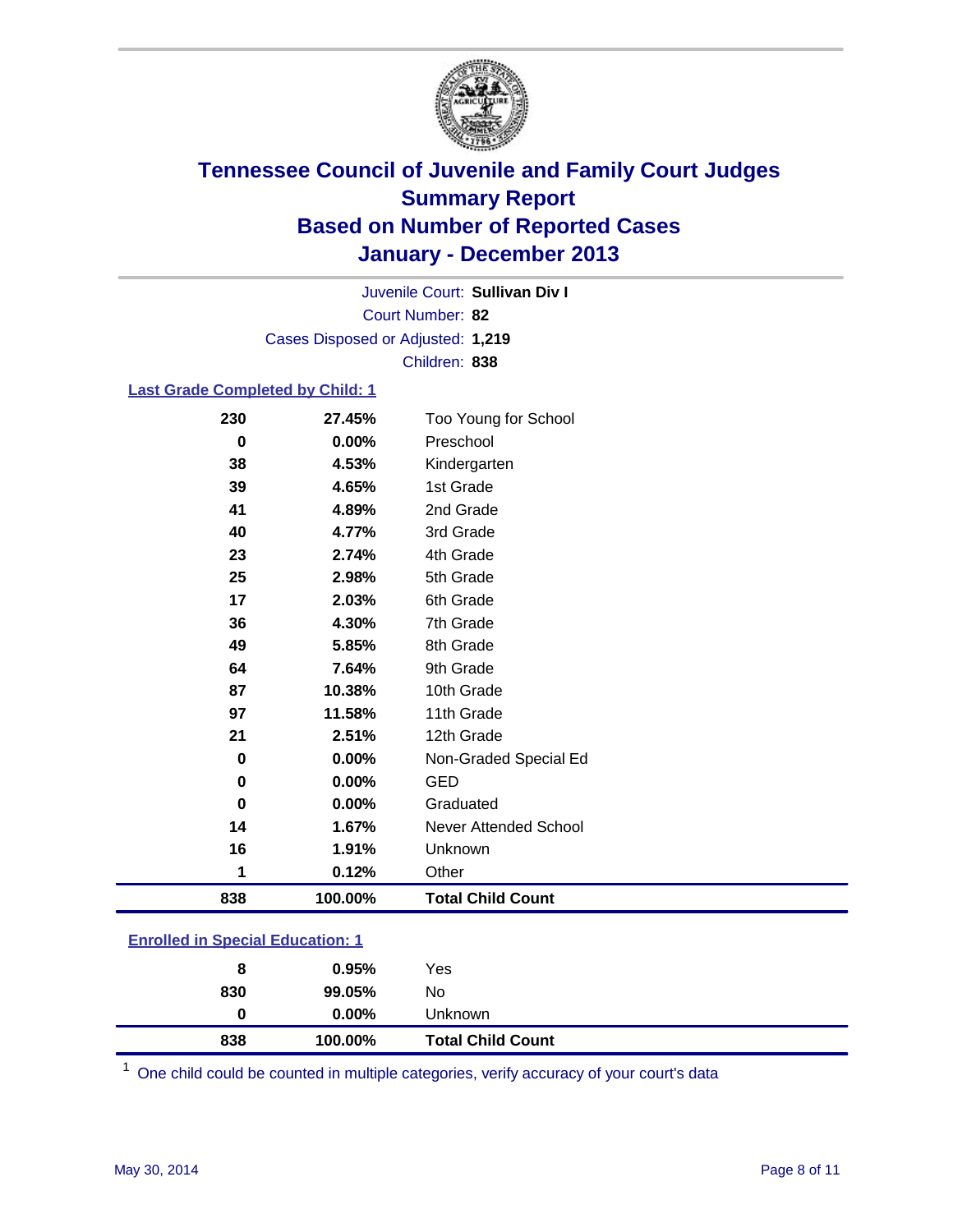

|                              |                                   | Juvenile Court: Sullivan Div I |
|------------------------------|-----------------------------------|--------------------------------|
|                              |                                   | Court Number: 82               |
|                              | Cases Disposed or Adjusted: 1,219 |                                |
|                              |                                   | Children: 838                  |
| <b>Action Executed By: 1</b> |                                   |                                |
| 1,257                        | 93.04%                            | Judge                          |
| 0                            | $0.00\%$                          | Magistrate                     |
| 94                           | 6.96%                             | <b>YSO</b>                     |
| 0                            | $0.00\%$                          | Other                          |
| 0                            | $0.00\%$                          | Unknown                        |
| 1,351                        | 100.00%                           | <b>Total Action Count</b>      |

### **Formal / Informal Actions: 1**

| 140   | 10.36%   | Dismissed                                        |
|-------|----------|--------------------------------------------------|
| 0     | $0.00\%$ | Retired / Nolle Prosequi                         |
| 59    | 4.37%    | <b>Complaint Substantiated Delinquent</b>        |
| 31    | 2.29%    | <b>Complaint Substantiated Status Offender</b>   |
| 49    | 3.63%    | <b>Complaint Substantiated Dependent/Neglect</b> |
| 0     | $0.00\%$ | <b>Complaint Substantiated Abused</b>            |
| 0     | $0.00\%$ | <b>Complaint Substantiated Mentally III</b>      |
| 101   | 7.48%    | Informal Adjustment                              |
| 29    | 2.15%    | <b>Pretrial Diversion</b>                        |
| 0     | $0.00\%$ | <b>Transfer to Adult Court Hearing</b>           |
| 0     | $0.00\%$ | Charges Cleared by Transfer to Adult Court       |
| 276   | 20.43%   | Special Proceeding                               |
| 558   | 41.30%   | <b>Review Concluded</b>                          |
| 101   | 7.48%    | Case Held Open                                   |
| 7     | 0.52%    | Other                                            |
| 0     | $0.00\%$ | Unknown                                          |
| 1,351 | 100.00%  | <b>Total Action Count</b>                        |

<sup>1</sup> If different than number of Referral Reasons (1351), verify accuracy of your court's data.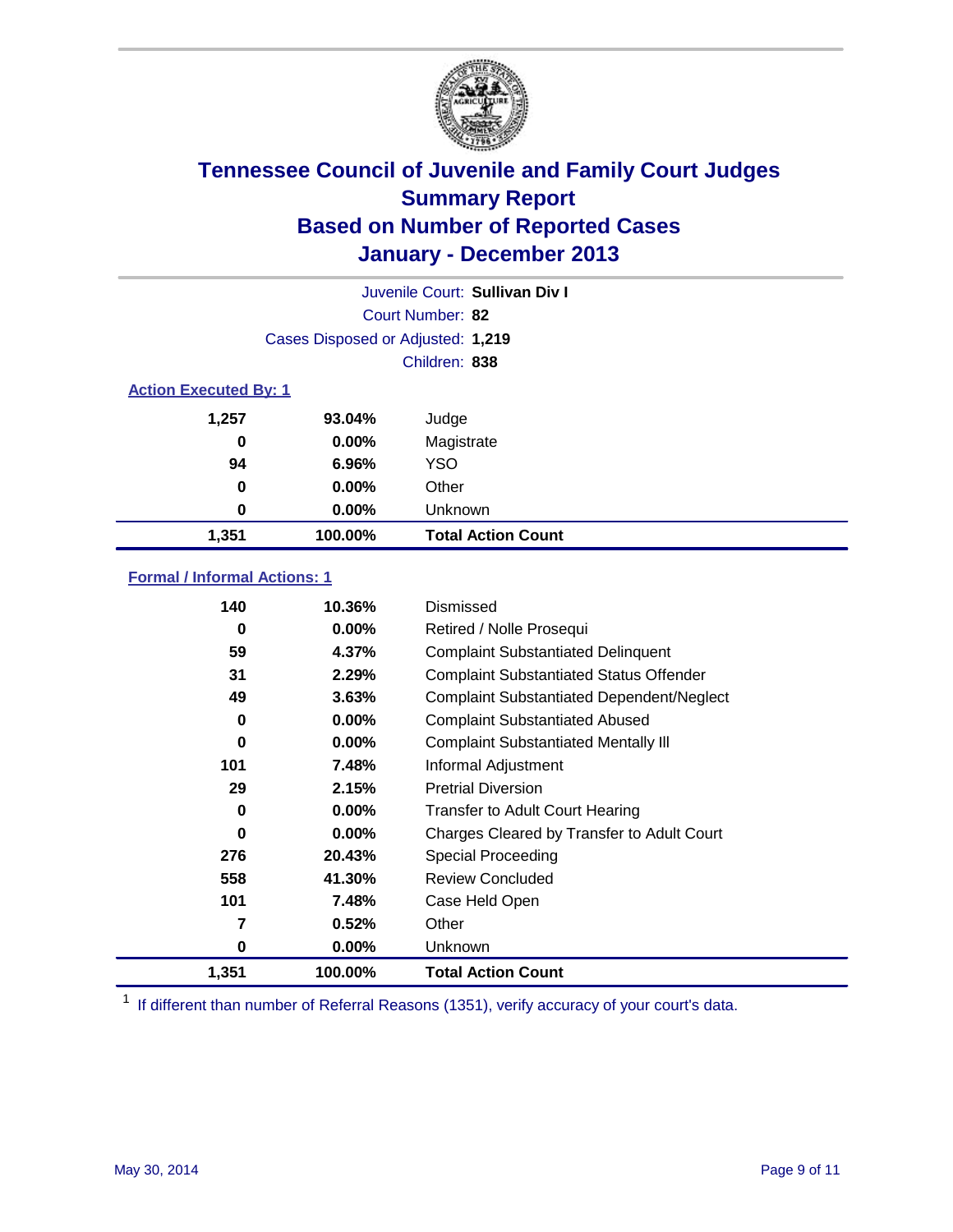

|                       |                                   | Juvenile Court: Sullivan Div I                        |
|-----------------------|-----------------------------------|-------------------------------------------------------|
|                       |                                   | Court Number: 82                                      |
|                       | Cases Disposed or Adjusted: 1,219 |                                                       |
|                       |                                   | Children: 838                                         |
| <b>Case Outcomes:</b> |                                   | There can be multiple outcomes for one child or case. |
| 116                   | 6.98%                             | <b>Case Dismissed</b>                                 |
| 0                     | $0.00\%$                          | Case Retired or Nolle Prosequi                        |
| 71                    | 4.27%                             | Warned / Counseled                                    |
| 44                    | 2.65%                             | Held Open For Review                                  |
| 28                    | 1.68%                             | Supervision / Probation to Juvenile Court             |
| 1                     | 0.06%                             | <b>Probation to Parents</b>                           |
| 123                   | 7.40%                             | Referral to Another Entity for Supervision / Service  |
| 13                    | 0.78%                             | Referred for Mental Health Counseling                 |
| 12                    | 0.72%                             | Referred for Alcohol and Drug Counseling              |
| 0                     | 0.00%                             | Referred to Alternative School                        |
| 0                     | 0.00%                             | Referred to Private Child Agency                      |
| 63                    | 3.79%                             | Referred to Defensive Driving School                  |
| 0                     | 0.00%                             | Referred to Alcohol Safety School                     |
| 1                     | 0.06%                             | Referred to Juvenile Court Education-Based Program    |
| 13                    | 0.78%                             | Driver's License Held Informally                      |
| 0                     | 0.00%                             | <b>Voluntary Placement with DMHMR</b>                 |
| 0                     | 0.00%                             | <b>Private Mental Health Placement</b>                |
| 0                     | 0.00%                             | <b>Private MR Placement</b>                           |
| 5                     | 0.30%                             | Placement with City/County Agency/Facility            |
| 230                   | 13.83%                            | Placement with Relative / Other Individual            |
| 3                     | 0.18%                             | Fine                                                  |
| 50                    | 3.01%                             | <b>Public Service</b>                                 |
| 13                    | 0.78%                             | Restitution                                           |
| 0                     | 0.00%                             | <b>Runaway Returned</b>                               |
| 2                     | 0.12%                             | No Contact Order                                      |
| 4                     | 0.24%                             | Injunction Other than No Contact Order                |
| 9                     | 0.54%                             | <b>House Arrest</b>                                   |
| 3                     | 0.18%                             | <b>Court Defined Curfew</b>                           |
| 2                     | 0.12%                             | Dismissed from Informal Adjustment                    |
| 11                    | 0.66%                             | <b>Dismissed from Pretrial Diversion</b>              |
| 47                    | 2.83%                             | Released from Probation                               |
| 0                     | 0.00%                             | <b>Transferred to Adult Court</b>                     |
| 0                     | 0.00%                             | <b>DMHMR Involuntary Commitment</b>                   |